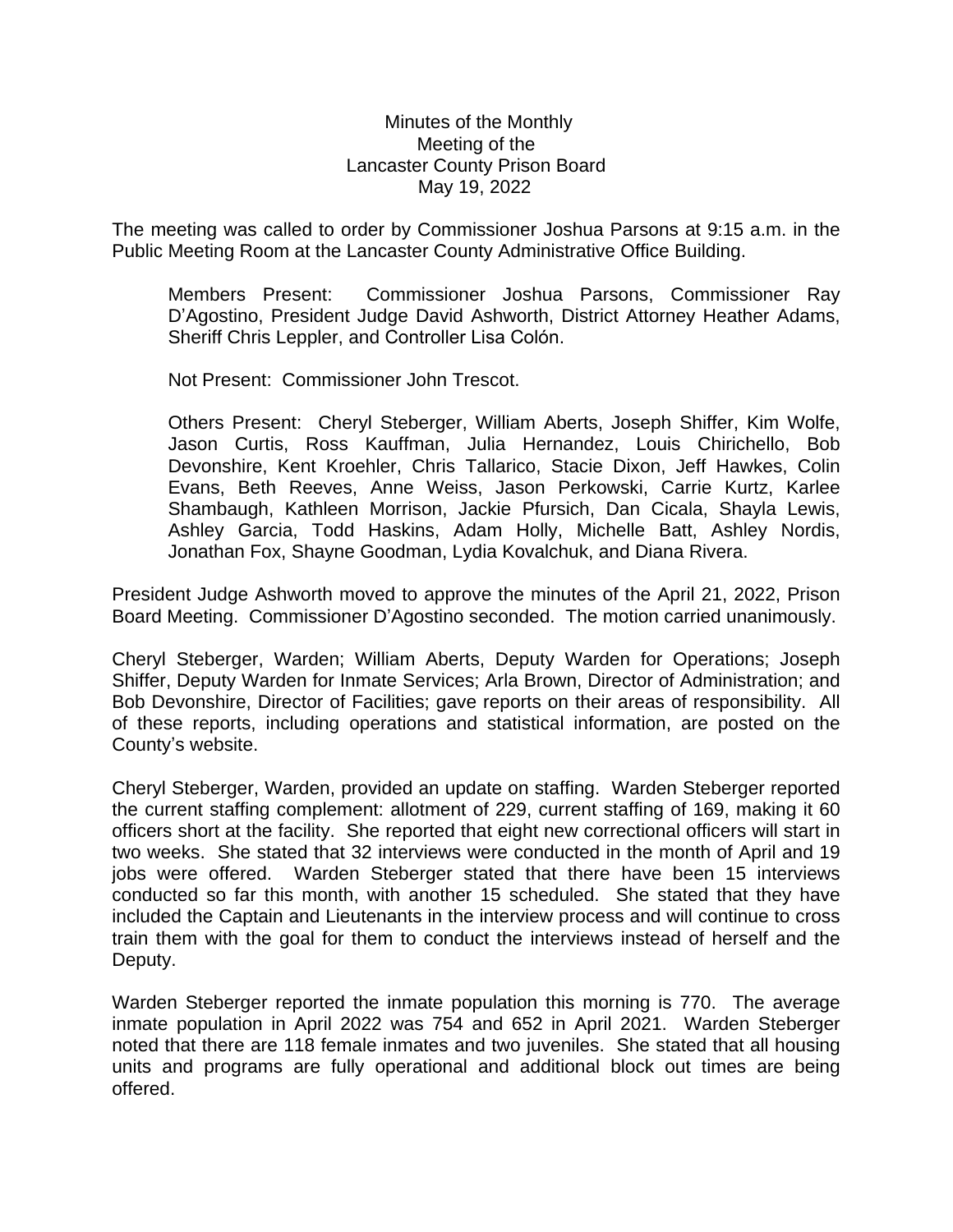Warden Steberger reported that the Prison Board Meeting will be held at the Prison next month in the work release room.

Warden Steberger reported that the Lock and Key Award was presented to Sergeant Jason Curtis during Corrections Week. She invited Sergeant Curtis to the podium. Sergeant Curtis gave a short speech and said that he is humbled that he was chosen for this award and appreciates it. Sergeant Curtis received a round of applause from those in attendance.

William Aberts, Deputy Warden for Operations, reported the officers of the month for April: First Shift, Officer Austin Graser; Third Shift, Officer Irene Riley. Officers Graser and Riley were unable to attend the meeting.

Deputy Warden Aberts reported that there has been no activity on the control panel project since last month's meeting.

Deputy Warden Aberts reported that there will be full tier block outs as of May 23, 2022.

Joseph Shiffer, Deputy Warden for Inmate Services, provided a COVID update. Deputy Warden Shiffer reported that there were two inmates who tested positive for COVID in April and currently zero cases and hospitalizations in the facility. He stated that there has been a total of 470 positive cases to date since January 2021. Deputy Warden Shiffer reported that there has been a total of 554 COVID vaccinations and a total of 11,321 tests since the onset of COVID. Deputy Warden Shiffer reported that there is currently one staff member who tested positive. He stated that there were seven staff members who tested positive since January 1, 2022.

Deputy Warden Shiffer reported that the Work Release unit opened on April 25, 2022. There are currently 16 males and two females that are employed. Deputy Warden Shiffer stated that the staff in the Work Release unit are helping to clear detainers and bench warrants and have met with different employers to help inmates find employment.

Deputy Warden Shiffer provided a reentry services update. He stated that there are currently 36 participants in the program. Deputy Warden Shiffer reported that a new class of ten inmates started, and a class graduated two weeks ago. He stated that they continue to work with Anne Weiss, IU13, and CareerLink on the Pathways Home grant, which has approximately 64 participants.

Deputy Warden Shiffer provided a staffing update for his department. He stated that his department is now fully staffed. Deputy Warden Shiffer introduced the new Recreation Director, Ross Kauffman, General Specialist, Julia Hernandez, and Drug & Alcohol Specialist, Jean Leisher to those in attendance.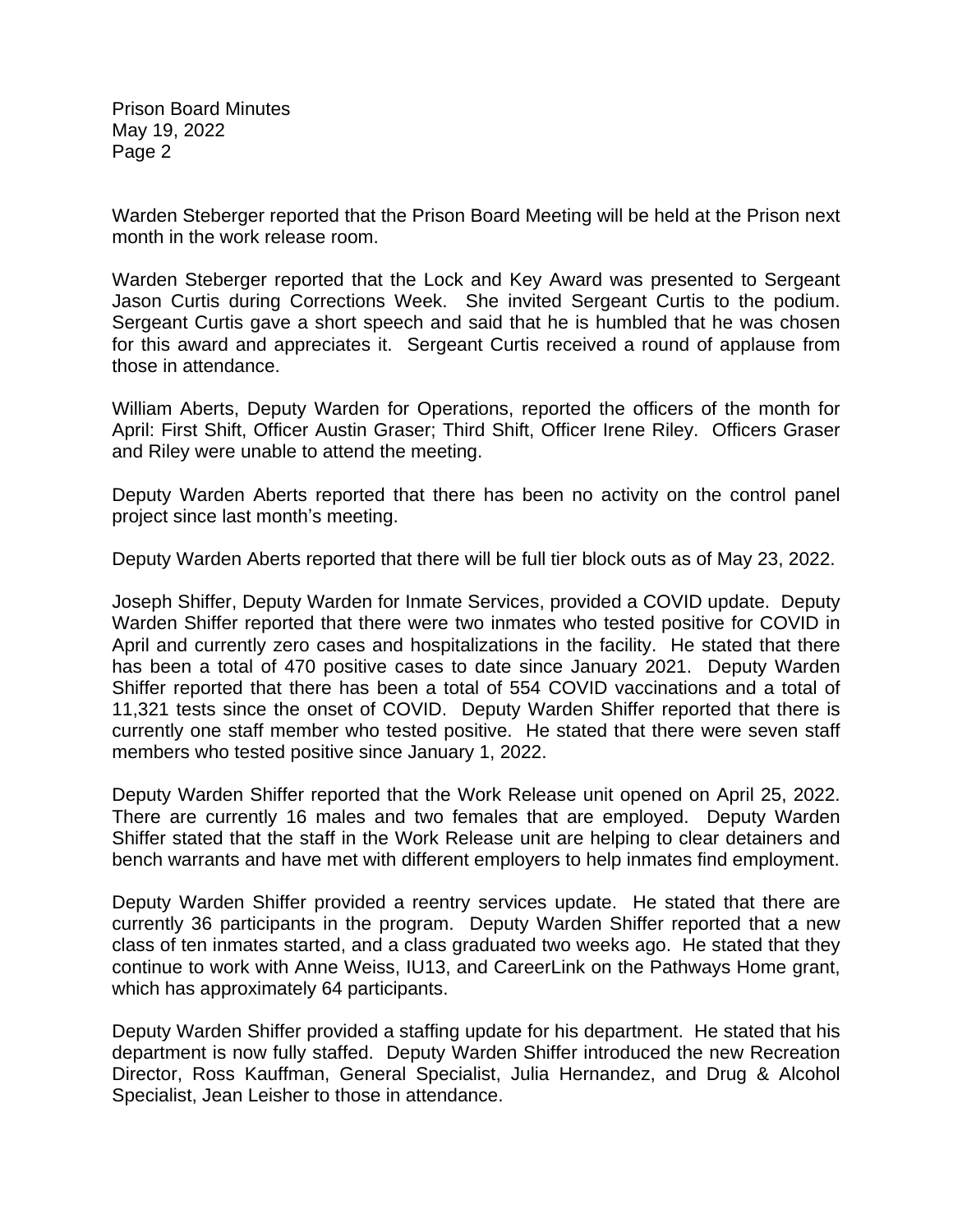Arla Brown, Director of Administration, reported that they continue to offer monthly barbering services. In May, 44 inmates requested services, 11 of the 44 received services at no cost to them.

Ms. Brown reported that visitation continues to run smoothly. She stated that in the near future, they will have available, a user friendly brochure containing guidelines that will provide information to help the visitors and answer any questions they may have. Ms. Brown stated that once approved, the brochure will be available both electronically on their website and a hard copy at the visitation desk.

Ms. Brown reported that an audit of their financial processes in the Business Office will take place this month by the Controller's Office.

Ms. Brown reported that they are continuing with their monthly policy review meetings and began the review of their emergency plans.

Ms. Brown reported that the statistical information is provided online with the monthly report.

Bob Devonshire, Director of Facilities Management, reported that he recently graduated from Leadership Lancaster and toured the Prison with the group about a month ago. He stated the most feedback received was that the guards will take the time to stop and listen to the inmates, so they know their voice is being heard.

Mr. Devonshire reported on his areas of responsibility:

- CGL continues to be fully staffed.
- They continue to assist Deputy Warden Aberts on the door access control system upgrades.
- There were 81 work orders closed in April, with 282 closed yearto-date.

Jonathan Fox, Have A Heart, commented that he wanted to recognize Mr. Devonshire as he has been a leader long before his graduation from Leadership Lancaster. He asked if the group that toured the Prison had any other comments regarding the condition of the facility. Mr. Devonshire stated that it was an eye opener for the class and they did see some challenges, and obviously recognized that there is a need for a new building.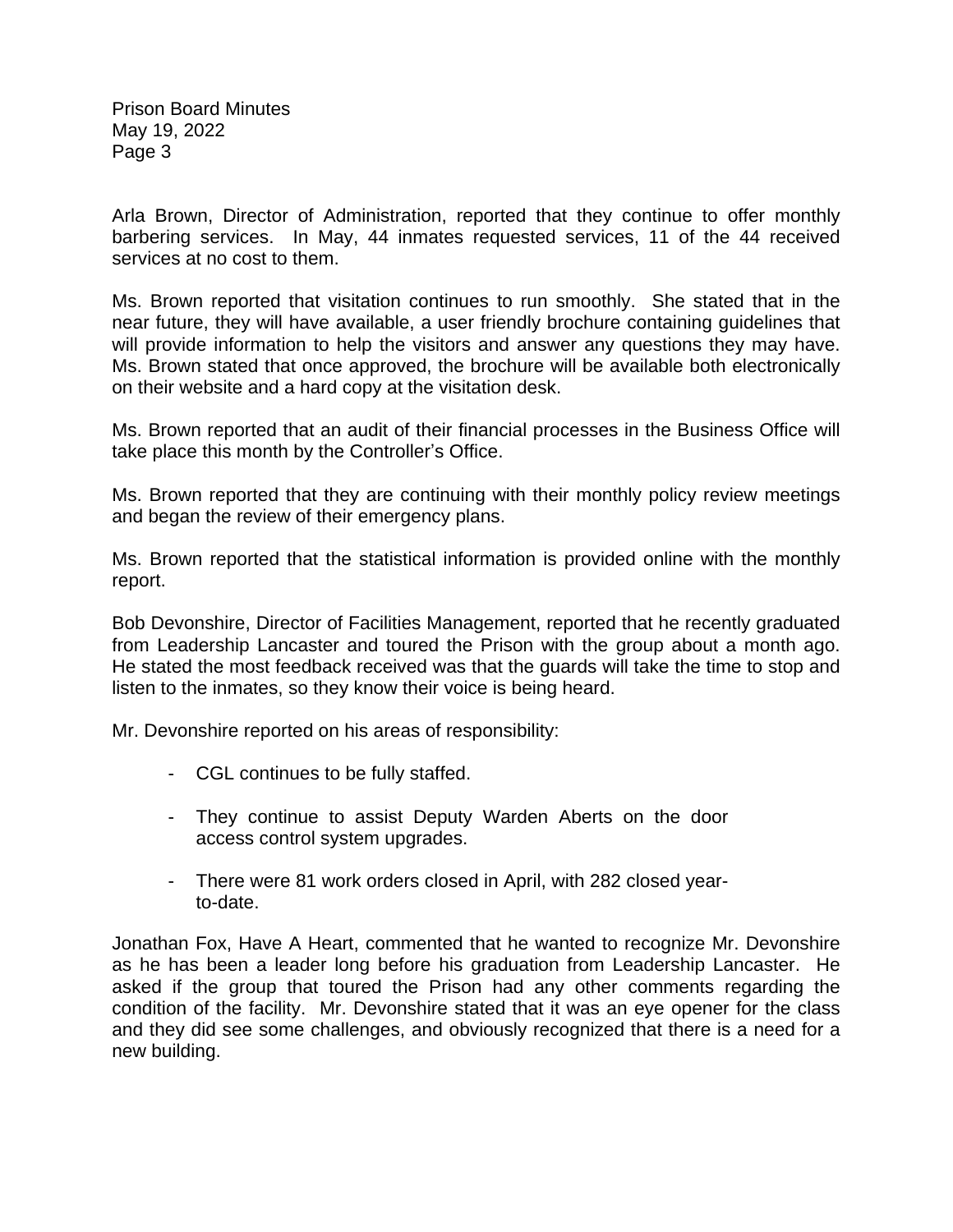Controller Lisa Colón presented the financial report on the Prison. She reported that in comparison to last month's report, there has been an increase of \$3,782,497 in the expense side equaling an actual to date of \$10,443,109, that includes personnel services, supplies, and purchased services.

In business from guests, Mr. Fox, suggested having periodic evening meetings as there are people who cannot attend the meetings during the day.

Mr. Fox requested status of the information he requested at last month's meeting regarding the grievance report. Deputy Warden Shiffer stated that he does not know specifically what Mr. Fox wants to know. Mr. Fox stated that he was able to meet with PrimeCare and let them know the specifics of what he was requesting.

Mr. Fox requested a status of the design team for the new Prison. Commissioner Parsons commented that the Purchasing Department has issued the Request for Proposal (RFP) for the owner's representative and assume that they are receiving responses. He stated that he believes they should hear something by June on the next steps, which will then be brought to a Commissioners meeting and Prison Board meeting.

Kent Kroehler, Have A Heart, revisited the issue of the vendor contracts with commissions and "kickbacks". He stated that the Prison's total commissary revenue for the year was \$846,620 and the kickback was \$300,000, which nets the vendor a profit of \$546,000. Mr. Kroehler stated that his argument is not that the commissary products should be free, but rather that the inmates and families should pay close to market rate for those costs. The \$300,000 kickback is 54.9% of the total operating cost and profit of the vendor, which is a large number. Mr. Kroehler stated that everyday the County is overcharging mostly poor people by 55%. He stated that he is backing up his argument by three things: the prison's mission statement, American ideals that we affirm when we pledge to the flag, and the ethical proposition we call the golden rule. Mr. Kroehler stated that a 55% surcharge on people with limited income is an ethical failure. He stated that our commitment to our state admission, our justice ideals in American, and our ethics is an ongoing task. Mr. Kroehler stated that the commission "kickbacks" surcharge provisions are outdated and unjust as the current physical plant. He asked the Commissioners for their public commitment to reconsider this issue and have a discussion.

Commissioner Parsons commented that it is a fair point to discuss. He stated that someone who is incarcerated will have all of their basic needs met by the County, but the commissary for extras is a service and there is a cost to provide this by the Prison and the taxpayers. Commissioner Parsons stated that he has asked Warden Steberger to review the upcoming commissary contract and work with Purchasing to come up with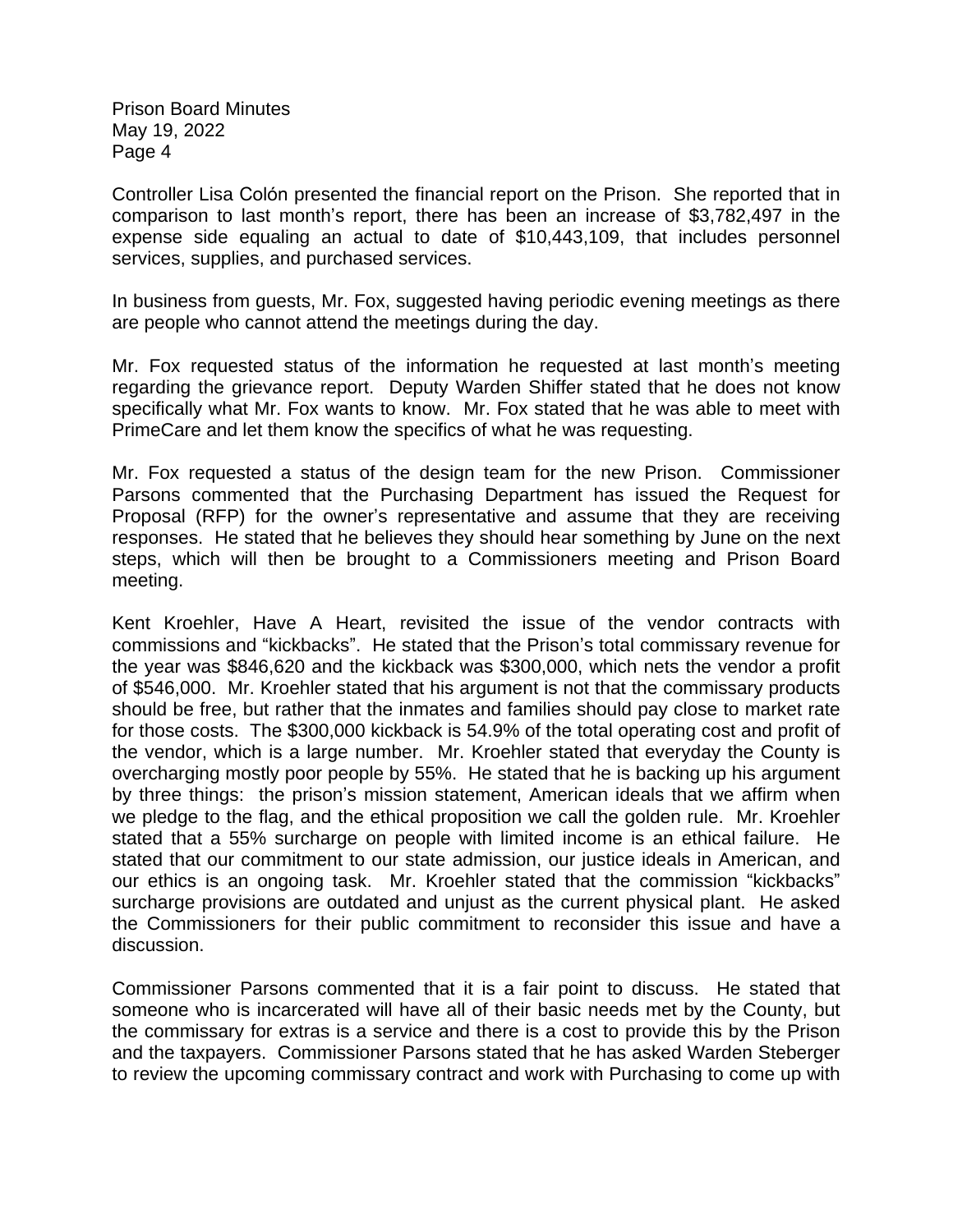a recommendation and then have a public discussion. He stated that he does not think it is fair or helpful to the advocacy to say that it is an ethical failure.

Commissioner D'Agostino commented that he is open to the idea, to listening and taking the information and questions under advisement and looking at the matter. He stated, however, the County must provide the best service they can to the individuals that are in the County's care, but there are some portion of expenses that should be offset by those receiving County services within the prison. The taxpayers who are not utilizing the facility should not bear the entire cost, which is no different than many county and municipal services that have fees.

Mr. Kroehler stated that both Commissioners' responses fail to address the percentage issue of the surcharge. He stated that the 55% surcharge over all of the costs met by the vendor who provides operations and receives profits is too high. He stated that maybe 10% or 6% would be more reasonable. Mr. Kroehler stated that the Commissioners have powers unlike the individuals incarcerated. He stated that the commissary fund goes for capital and programming expenses, which are County costs and are not limited to the services provided by churches, congregations, charities, and families.

Warden Steberger commented that if she has an indigent inmate in the facility, they do provide their needs as far as hygiene items and legal items, which is required of them. The inmates also receive an indigent kit upon entering the facility as well.

Mr. Fox asked if any of the inmates were able to vote yesterday. Deputy Warden Shiffer stated that seven inmates voted.

Jason Perkowski, Power Interfaith, commented on the lawsuit against the County by the [American](https://www.bing.com/ck/a?!&&p=8ef0f3316971ae49a97e0b8df2b1e0baf4eb36acbf49711a1aeea8730019245fJmltdHM9MTY1NDcxMTY2MyZpZ3VpZD1lYWNlNjI5Zi0zYjk3LTQ2NWEtODk1OS0yOTFmNTRiNDU0YmEmaW5zaWQ9NTU1MQ&ptn=3&fclid=e47f7171-e755-11ec-a3ce-7500c8f05ada&u=a1aHR0cHM6Ly93d3cuYWNsdS5vcmcv&ntb=1) Civil Liberties Union (ACLU) for not having a public defender present when bail is being set. Mr. Perkowski stated that when someone is going to have their liberties removed for a crime for which they have not yet been convicted it is important for them to have an opportunity to have a public defender. Mr. Perkowski stated that he has spoken with the Public Defender's Office, and they are more than willing to make sure that there is a public defender at each of those preliminary hearings where bail is being set. He noted that the Public Defender's Office is currently short several attorneys, but as soon as they ramp up to a full staff the Public Defender's Office believes that they can have a public defender at every hearing where bail is being set. Mr. Perkowski stated that they would also like to see that MDJ's and each of the Judges record the rationale of why bail was set the way that it was and an ongoing review analysis of that data about who is incarcerated pre-trial. Mr. Perkowski stated, in talking with the ACLU, they would like to settle this sooner rather than later. He stated that Power Interfaith suggest having the President Judge of the MDJ's sit on this Board as well, so they can be a part of this dialogue and hear concerns and suggestions made by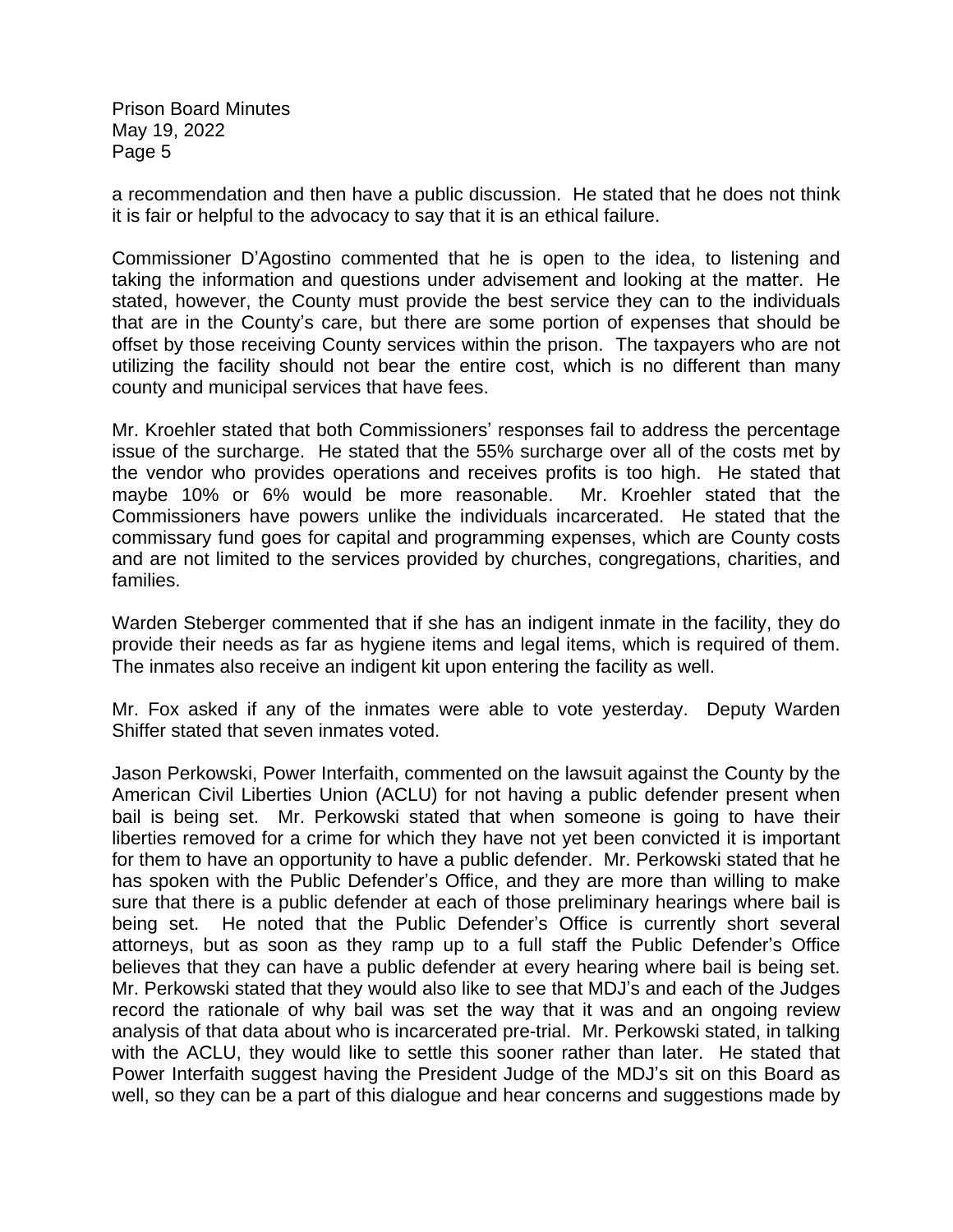the public, even without a vote. Mr. Perkowski stated that they appreciate the work that the Prison Board and the staff at the Prison are doing. He stated that he thinks the things they have asked for are reasonable, attainable, and would like to see them happen sooner rather than later to both settle the ACLU lawsuit and to address the concerns of liberty.

Commissioner Parsons commented that once the County is sued, they cannot discuss the lawsuit outside of the attorneys.

President Judge Ashworth commented that the Prison Board is not the appropriate forum for this discussion. He stated that Prison Board does not have control over many of the issues that Mr. Perkowski discussed. President Judge Ashworth stated that the Administrative Office of Pennsylvania Courts (AOCP), the legislatures, and the Supreme Court are the best forum for that. He stated that because of the pending lawsuit, he is not in a position to make any further comments.

Mr. Perkowski commented that if they can be of assistance, please ask them. He stated that they are here representing civil society who wants to make sure that we are moving forward on that to continue towards justice. Mr. Perkowski stated that all of the players that have authority over the things that they are raising are in this room and this is the one location to the best of their ability where these conversations do make sense. He stated that the Warden will be responsible, if the lawsuit moves forward the way that they think it will, for simply refusing to accept prisoners that come in that had their rights upheld by not having a public defender. Mr. Perkowski stated that the President Judge has oversight of whether sentences were appropriate, and bail was set appropriately, which impacts the number of inmates that are remanded into the custody of the Warden.

Commissioner Parsons commented that he understands that there is no good place to discuss these issues with the Courts, so by default it ends up at the Prison Board meetings. He stated that they have no power to make any decisions about bail. Commissioner Parsons stated that he disagrees with Mr. Perkowski's comment about the Warden refusing to accept an inmate. He stated that they follow the law and the Court's orders, even if they do not agree with them.

President Judge Ashworth commented that many of these issues have been discussed with the other departments and the procedures involved have been explained. He stated that some of the people in attendance do not like the explanations that were given and because of the litigation further discussions are not possible in this context.

Carrie Kurtz, Lancaster County Reentry Coalition (LCRC), commented that as partners of the County, the Prison, Adult Probation & Parole, District Attorney's Office, and the Drug & Alcohol Commission, the issues that Mr. Perkowski brought up are being